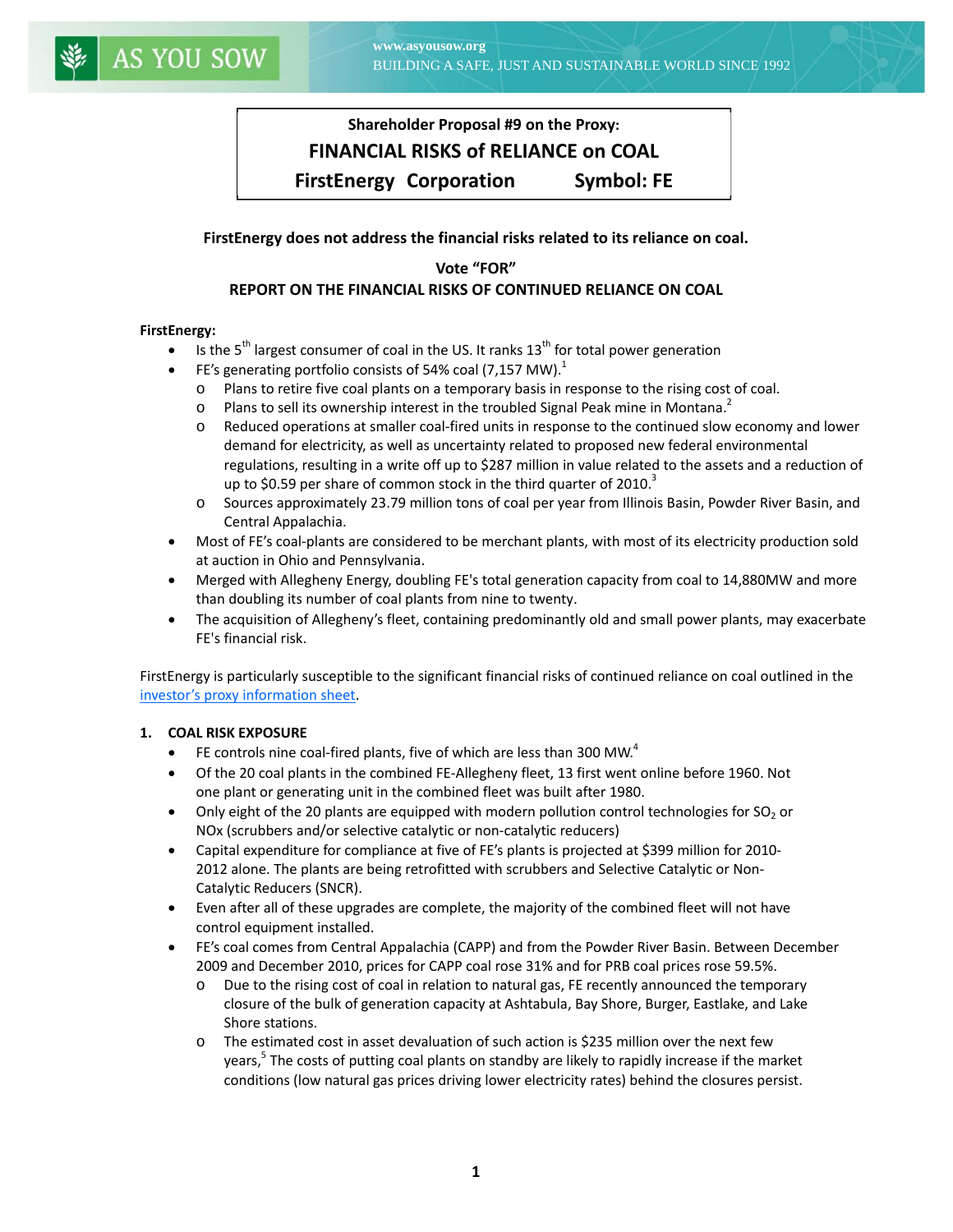#### **Risk Profile of FE and Allegheny Coal Plants**

The following tables summarize information for FE's and Allegheny's oldest coal plants. Sammis, Bruce Mansfield, and Hatfield's Ferry are three of five 'supercritical' plants that the companies are reliant on for their base load provision. They are relatively younger, more efficient and less polluting than the rest of the fleet. This is only relative however; all three are subject to at least one litigation case relating to environmental violations. Clifty Creek and Armstrong are indicative of the eleven old plants smaller than 400MW in the fleet, only one of which has any SO<sub>2</sub> or NOx pollution controls. It is these that are particularly likely to become uneconomic in the near future.<sup>6</sup>

| <b>Name of Plant</b>                                           | <b>WH Sammis,</b><br><b>OH</b>                                | <b>Bruce</b><br>Mansfield,<br>PA           | <b>Clifty Creek,</b><br>IN | Hatfield's Ferry, PA<br>(Allegheny) | Armstrong, PA<br>(Allegheny) |
|----------------------------------------------------------------|---------------------------------------------------------------|--------------------------------------------|----------------------------|-------------------------------------|------------------------------|
| Year                                                           | 1959-1972                                                     | 1976-1980                                  | 1955-1956                  | 1969-1971                           | 1958-1959                    |
| <b>Plant Capacity</b><br>(MW)                                  | 2,220                                                         | 2,490                                      | 60                         | 1,710                               | 356                          |
| <b>Total MWh</b><br>Electricity<br>Generated 2008 <sup>7</sup> | 14,728,590                                                    | 18,556,736                                 | 967,777                    | 11,094,481                          | 1,435,696                    |
| % MW Generated<br>from Coal                                    | 99.9%                                                         | 99.8%                                      | 99.9%                      | 99.8%                               | 99.7%                        |
| SO <sub>2</sub> Emissions<br>(tons) $2008^8$                   | 102,619                                                       | 11,117                                     | 7,467                      | 160,257                             | 21,814                       |
| <b>NO<sub>x</sub></b> Emissions<br>(tons) $20089$              | 18,272                                                        | 26,122                                     | 2,363                      | 24,533                              | 2,488                        |
| CO <sub>2</sub> Emissions<br>(tons) $2008^{10}$                | 15,686,256                                                    | 18,160,470                                 | 934,247                    | 10,972,985                          | 1,517,695                    |
| <b>Hg Emissions</b><br>(pounds) 2008 <sup>11</sup>             | 498                                                           | 145                                        | 45                         | 842                                 | 264                          |
| <b>Emissions Controls</b><br>SO <sub>2</sub>                   | Scrubber<br>installation                                      | Scrubber                                   |                            | Scrubber                            |                              |
| <b>Emissions Controls</b><br><b>NO<sub>x</sub></b>             | Selective Non-<br>Catalytic Reducer<br>(SNCR)<br>installation | Selective<br>Catalytic<br>Reducer<br>(SCR) |                            | <b>SNCR</b>                         |                              |
| <b>Emissions Controls</b><br>Hg, Particulates                  | Electrostatic<br>precipitator<br>(ESP)                        | <b>ESP</b>                                 |                            |                                     |                              |

**2. REGULATORY AND OPERATIONAL RISKS RELATED TO CONTINUED RELIANCE ON COAL**: Coal‐burning utilities are being increasingly required to comply with the Clean Air Act, Clean Water Act, and other environmental laws governing air, water, and waste emissions.

#### *Air*

Although many regulations have been "on the books" for decades, we are seeing even greater enforcement of these regulations in recent years due to litigation challenging the EPA as well as utility companies that will require significant capital expenditures in equip coal plants with the necessary controls.

#### *Air: New Source Review and Environmental Compliance*

FE is under a consent decree for New Source Review (NSR) violations at the Sammis plants that requires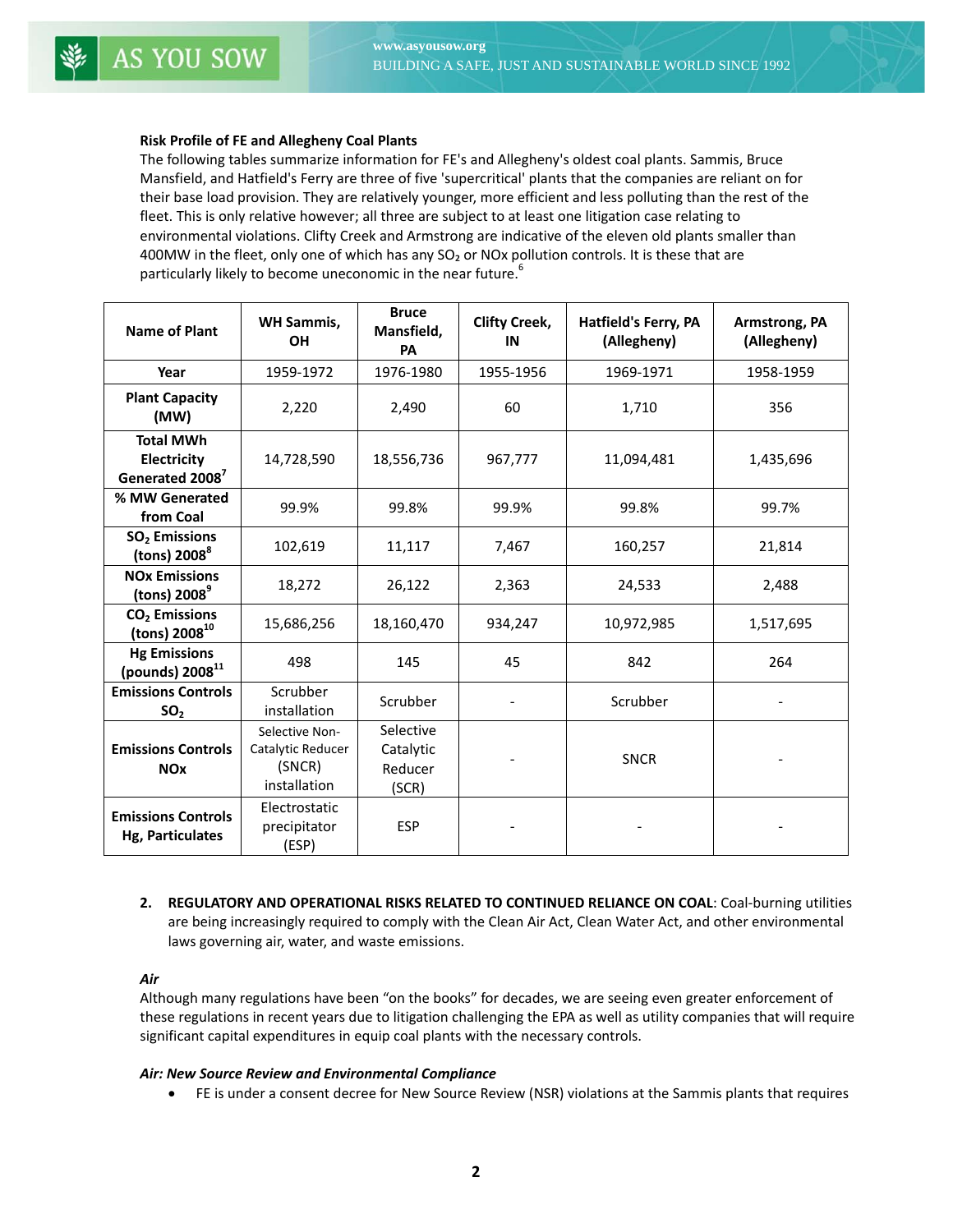reductions of  $SO<sub>2</sub>$  and NOx.

- FE has received Notices of Violation for NSR permitting from EPA at eight of its other coal plants.
- In 2000 the EPA issued a request for information regarding potential NSR violations at all ten plants that Allegheny operates.
- In 2004 nine of Allegheny's plants were served with a separate notice of intent to sue from the PA EDP over Clean Air Act violations. This case is still in the courts; in the meantime another Notice of Violation was served in 2007 against four plants.

| <b>PLANT</b>               | <b>STATUS</b>                                    | <b>COMPLIANCE ACTION</b>                                                                            |
|----------------------------|--------------------------------------------------|-----------------------------------------------------------------------------------------------------|
| <b>WH</b><br><b>Sammis</b> | 2005 Consent Decree                              | \$1.1 Billion in environmental controls required by 2012                                            |
| Eastlake                   | 2005 Consent Decree<br>2009 Finding of Violation | Reduce Nox emissions                                                                                |
| <b>Burger</b>              | 2005 Consent Decree                              | Reduce Nox and $SO_2$ Agreed to repower plant (2009)<br>Biomass repowering project cancelled (2010) |
| <b>Homer</b><br>City       | 2008 Finding of Violation                        |                                                                                                     |
| <b>Shawville</b>           | 2009 Notice of Violation                         |                                                                                                     |
| Portland                   | 2009 Notice of Violation                         |                                                                                                     |
| <b>Keystone</b>            | 2009 Notice of Violation                         |                                                                                                     |
| <b>Bay Shore</b>           | 2009 Notice of Violation                         |                                                                                                     |
| Ashtabula                  | 2009 Notice of Violation                         |                                                                                                     |

#### *Air: NSR Actions at FE Plants*

#### **Water**

New EPA rules for coal plant cooling water systems could cost as much as \$300 million per site.<sup>12</sup>

- Capital costs for new cooling water systems for FirstEnergy's merchant generators could exceed \$4.3 billion, or 40% of our company's market capitalization.<sup>13</sup>
- In 2008 the Pennsylvania Department of Environmental Protection imposed new water quality standards for discharge in the Monongahela River, affecting Allegheny's Hatfield Ferry plant.
	- o Preliminary studies indicate that in order for the plant to comply, a \$62 million retrofit of the wet scrubbers would be needed to prevent excess sulfurous discharges into the river. The imposition of such standards would likely necessitate costly retrofits on plants just recently retrofit with air quality controls.<sup>14</sup>

## **Waste**

The EPA is moving towards re‐classifying coal ash as hazardous waste. First Energy's ponds would represent a significant material liability if this came into force.

- FirstEnergy produces over two million tons of coal ash annually.
	- o Neither FE nor Allegheny report what percentage of their ash is wet‐handled and stored in ponds.
	- o The Bruce Mansfield ash pond, with capacity of 84,300 acre‐feet, has a 'high risk' classification from the EPA. Allegheny's Pleasants and R Paul Smith stations have high and significant risk rating respectively. All of these ponds date from the 1970s or earlier.<sup>15</sup>
	- o Roughly half of FE's ash is recycled into products including concrete, structural fill, soil stabilizing materials, and concrete by‐products.
- EPA Administrator Lisa Jackson commented that she has "no data to say that [coal ash re-use] is safe at this point."<sup>16</sup>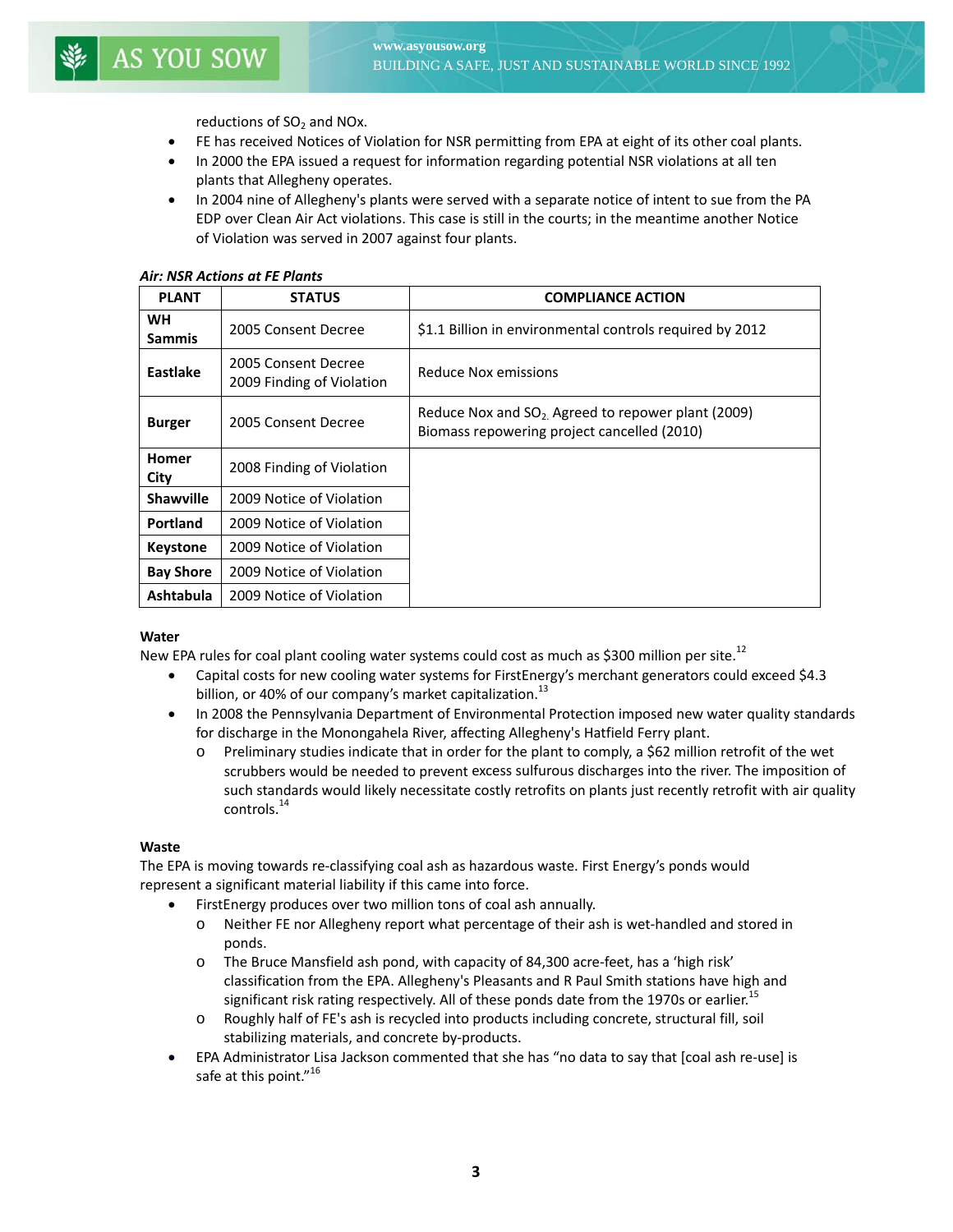Dominion Virginia Power is facing two lawsuits (for over \$2BN) for toxins that leached from a structural fill project.<sup>17</sup>

**3. CONSTRUCTION AND COST RECOVERY:** FirstEnergy's new coal plants face cost escalation and

resistance from regulators to rate recovery.

ׇ֚֬֕

- FirstEnergy's capital plan includes nine new coal plant proposals.
	- $\circ$  Two-thirds of the company's growth strategy is tied to coal.<sup>18</sup>
		- o The WH Sammis retrofit, originally estimated to cost \$1.1 billion, has cost FE \$1.8 billion as of the end of 2010, making it one of the largest such projects in the US.
- FirstEnergy operates in regions where construction costs are rising exponentially
	- o The estimated cost of AMP‐Ohio's proposed 960 MW coal‐fired power plant project nearly doubled in two years.<sup>19</sup>
- Commercially available technology for post-combustion capture of  $CO<sub>2</sub>$  is not expected until 2020 or 2030. Independent sources find that CCS equipment will "raise the cost of generating electricity at new coal-fired power plants by perhaps as much as 60% to 80%." $^{20}$
- **4. A CONSENSUS AMONG INDUSTRY ANALYSTS**: Studies since 2009 increasingly conclude that coal plants are uncertain, risky, volatile, costly investments requiring extra diligence.<sup>21</sup>

## **FE has not adequately addressed the material financial risks identified by industry analysts related to its exposure to coal.**

In its Statement in Opposition to this Proposal, our company notes the investments it has made since 1990 to reduce pollution from its fleet. FirstEnergy states that nearly 40% of its electricity "is generated without emitting  $CO<sub>2</sub>$  and, by the end of 2011, we expect approximately 70% of our generating fleet to be nonemitting or low emitting generation." In its 2010 Corporate Responsibility Report, our company further states: "Over 52% of our coal-fired generating fleet will have full NOx and SO<sub>2</sub> equipment controls thus significantly decreasing our exposure to future environmental requirements."<sup>22</sup> FirstEnergy, however, does not discuss the cumulative risks facing the remaining 48% of its coal-fired fleet that does not have full NOx and SO<sub>2</sub> controls, nor how it will manage additional environmental control mandates for mercury and other hazardous air pollutants, coal combustion waste, wastewater and, possibly, cooling water.

FirstEnergy does not address the adverse impacts identified by industry analysts, particularly:

- Bernstein Research (February 2011): The gross margin of merchant coal plants "has fallen by over three quarters since 2008, from \$20 billion to \$5 billion" and forward price curves "suggest that in 2011 aggregate unregulated gross margin will erode further, dropping by a fifth from \$5 billion to \$4 billion. This dramatic erosion in gross margin reflects the collapse in the price of natural gas […] aggravated by continued upward pressure on the price of Appalachian coal. $^{23}$ 
	- FE's merchant plants are at high risk from competitively priced power from natural gas.
- Bernstein Research (Sept 2010): scrubber installation costs could equal to 5% of FE's market capitalization and 8% of its coal fired output could be lost due to EPA regulation of mercury and acid gases. $^{24}$
- Bernstein Research (Sept 2010): the estimated capital cost to FirstEnergy for cooling towers for their merchant generators could exceed \$4.3 billion, or 40% of FE's market cap.

# **5. CONCLUSION:**

Our company has not provided investors with sufficient information to enable them to determine whether the company recognizes and is properly managing the risks associated with its continued reliance on coal. In the absence of meaningful disclosure, investors have no way of fully assessing the risks and rewards from investing in various companies in the utilities sector, and are concerned about unpleasant shocks to shareholder value.

> **Vote "FOR" Shareholder Proposal #9 Report on the Financial Risks of Reliance on Coal**